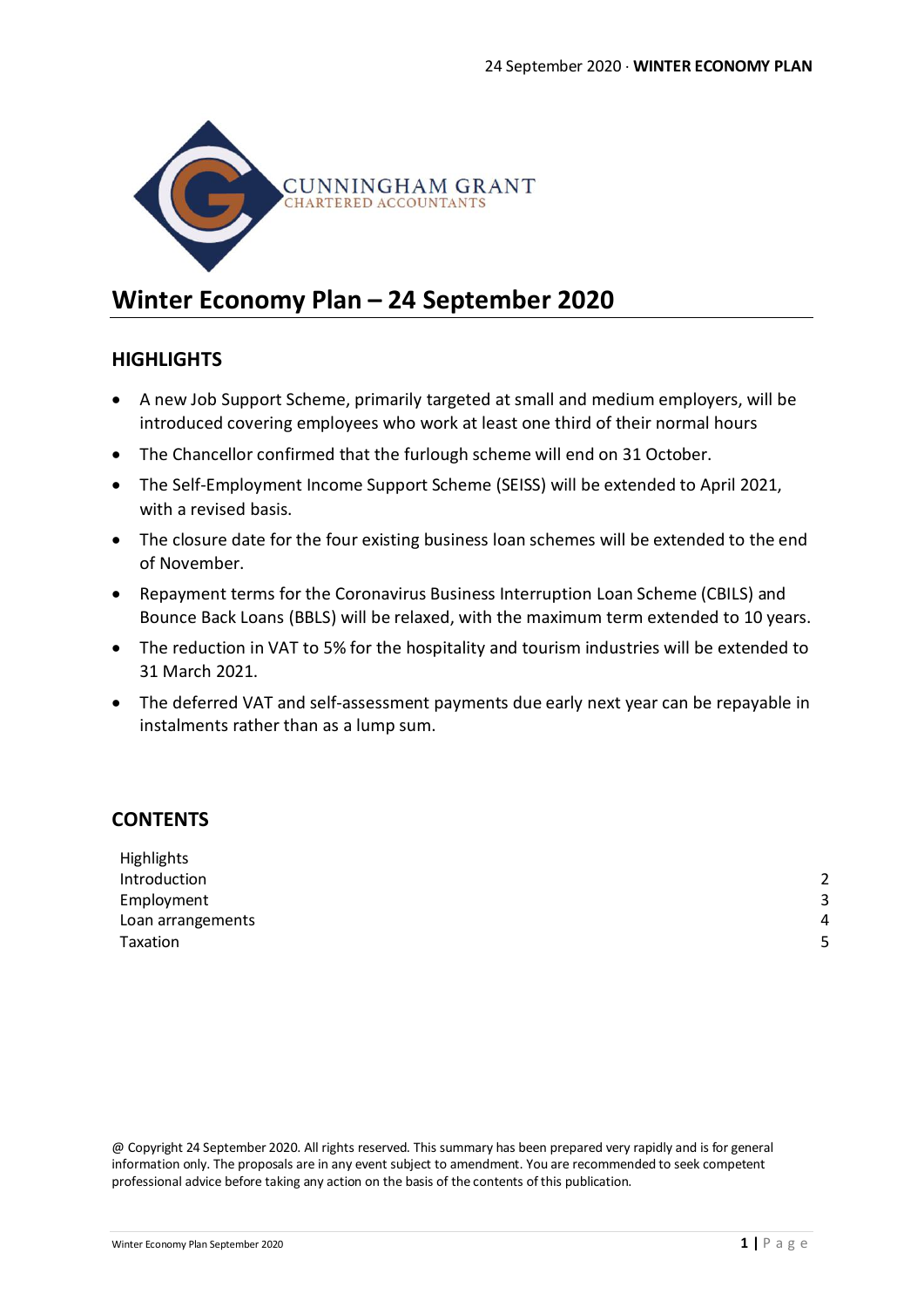# **INTRODUCTION**



*Source: ONS*

Today's 'Economic Update' by the Chancellor, Rishi Sunak, arrived six months and a day after the Prime Minister announced the start of lockdown on 23 March. Twelve days earlier the Chancellor had made his Budget debut, announcing a "temporary, timely and targeted" package of measures to "deal with the coronavirus". Their estimated total cost was £12 billion.

That figure now looks like small change in terms of the cost of the pandemic so far. This week's HMRC statistics on the response to Covid-19 show that to 20 September:

- The total value of claims made under the Coronavirus Job Retention Scheme (CJRS) was £39.3 billion, covering 1.2 million employers and 9.6 million jobs. The CJRS will finish at the end of next month. From the start of October employers will have to meet an additional 10% of the CJRS payments, as well as NIC and pension liabilities.
- The Self-Employment Income Support Scheme (SEISS) received 4.9 million claims across its two payment periods, totalling £13.4 billion.
- Over £58 billion of finance had been approved under the government's four loan schemes. Almost two-thirds of this was represented by the Bounce Back Loan Scheme (BBLS) under which the government provides 100% guarantees for lenders to more than 1.25 million small borrowers.

These figures tell only part of the story. There is also the cost of one year's business rates relief, grant funding and enhancements to social security benefits. The latest (August) central scenario projection from the Office for Budget Responsibility is for government borrowing to reach £372.2 billion in 2020/21 against the £54.8 billion estimate it made at the time of the Spring Budget.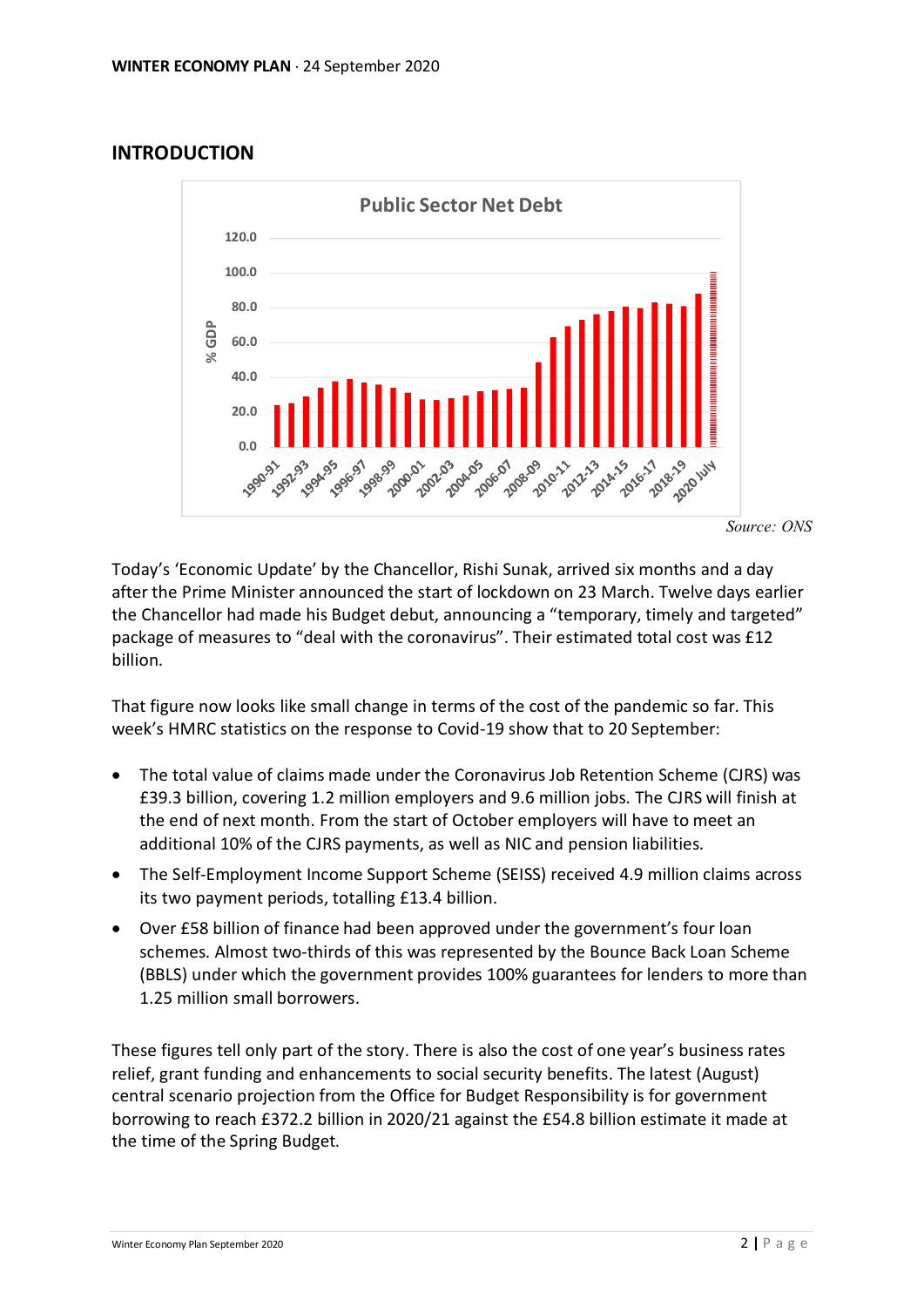The latest statement from the Chancellor will increase this year's borrowing further. However, the consensus among economists is that for now, life support for UK plc trumps any consideration of public debt levels. Today Mr Sunak has divided that support into three main areas:

- 1. Employment
- 2. Loan arrangements
- 3. Taxation

# **EMPLOYMENT**

### **Job Support Scheme**

The Chancellor made clear that the CJRS will end on 31 October, as planned. Its replacement will be the Job Support Scheme (JSS), which will run for six months from 1 November. Under the terms of the scheme:

- Employees will need to work a minimum of 33% of their normal hours.
- For every hour that is not worked, the employer and the government will each pay one third of the employee's usual pay, with the government contribution capped at £697.92 a month. Employees working at least one third of their normal hours will receive at least 77% of full pay, subject to the government cap. Employers will pay at least 55% of normal wages.
- The employer will be reimbursed in arrears for the government contribution.
- The employee must not be on a redundancy notice.
- The scheme will be open to all employers with a UK bank account and a UK PAYE scheme. All small and medium-sized enterprises will be eligible; large businesses will be required to demonstrate that their business has been adversely affected by Covid-19. The government expects that large employers will not be making capital distributions (such as dividends) while taking advantage of the scheme.
- Claims for the JSS will not affect eligibility for payment of the £1,000 Job Retention Bonus announced in July and due from February 2021.

### **Self-Employment Income Support Scheme**

The SEISS will be extended in a new form for six months from 1 November 2020. The scheme's new terms are:

- The new SEISS grant will only be available to self-employed individuals currently eligible for the existing scheme who are actively continuing to trade but are facing reduced demand due to Covid-19.
- The extension will be in the form of two taxable grants:
	- $\circ$  The first grant will cover a three-month period from the start of November until the end of January. This initial grant will cover 20% of average monthly trading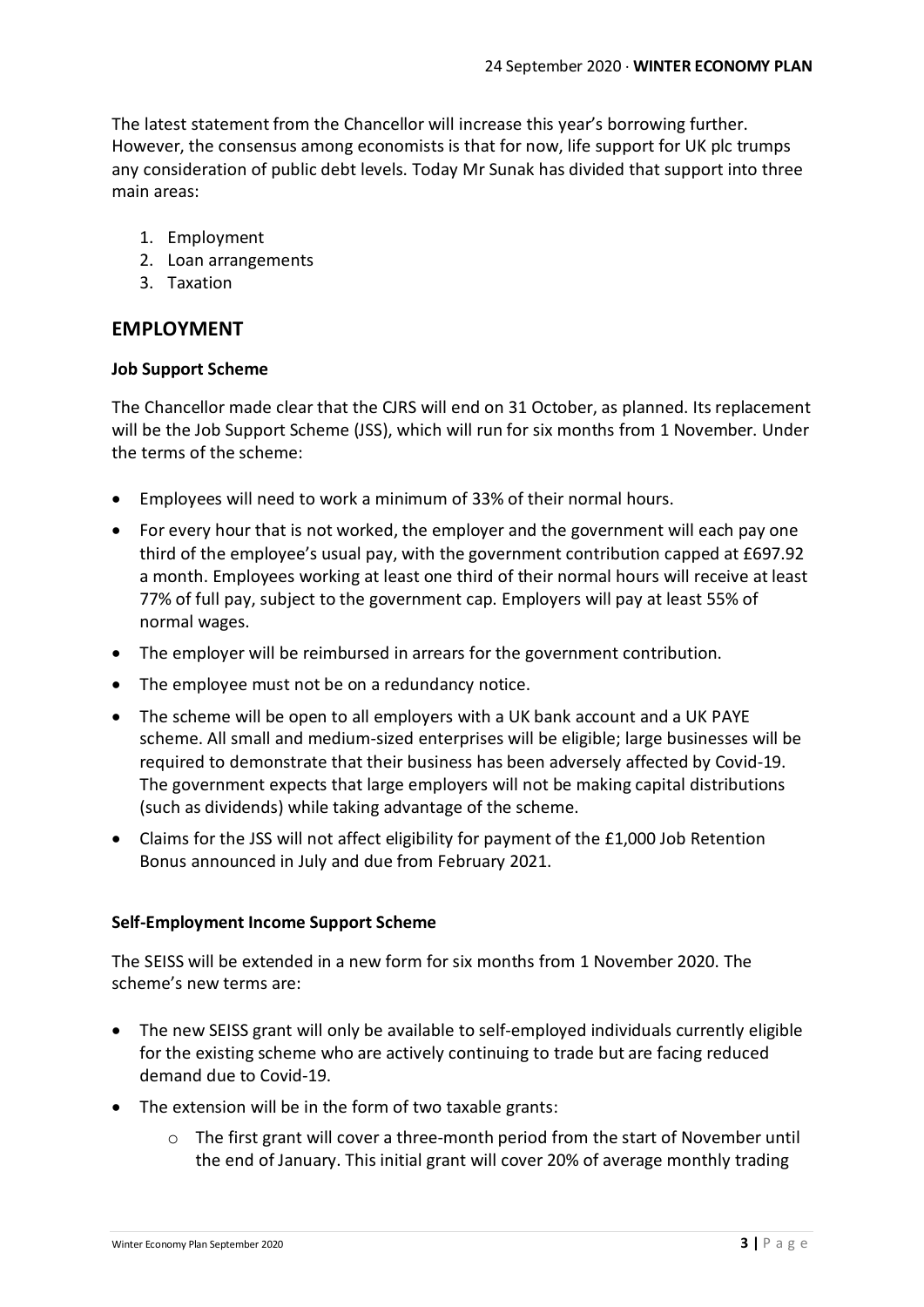profits, paid out in a single instalment covering three months' worth of profits, and capped at £1,875 in total.

o The second grant will cover the following three-month period starting in February. The government will review the level of the second grant and set this in due course.

# **LOAN ARRANGEMENTS**

The closing application date for the four main loan schemes will be extended to 30 November.

### **Bounce Back Loan Scheme**

The BBLS provides loans of between £2,000 and £50,000, capped at 25% of turnover, with a 100% government guarantee. Under the original BBLS, the borrower did not have to make any repayments for the first 12 months, with the government covering the first 12 months' interest payments. The maximum loan repayment term was six years.

Under new 'Pay as You Grow' options for BBLS:

- New and existing borrowers will have the option to repay their loan over a period of up to ten years.
- UK businesses will also have the option to move temporarily to interest-only payments for periods of up to six months. This option can be used up to three times.
- Alternatively, businesses can pause their repayments entirely for up to six months, although this option is only available after six payments have been made and can be used just once.

#### **Coronavirus Business Interruption Loan Scheme**

CBILS *lenders* will be allowed to extend the term of a loan up to ten years, while retaining the benefit of the 80% government guarantee.

#### **Coronavirus Large Business Interruption Loan Scheme**

The Coronavirus Large Business Interruption Loan Scheme (CLBILS) will continue in its current form until the end of November.

#### **Future Fund**

The operation of the Future Fund, which provides matching convertible loans to innovative businesses will continue in its current form until the end of November.

#### **Covid-19 Corporate Financing Facility**

The Covid-19 Corporate Financing Facility, targeted at large businesses and operated by the Bank of England, will remain open until 22 March 2021. Where a company has exhausted all